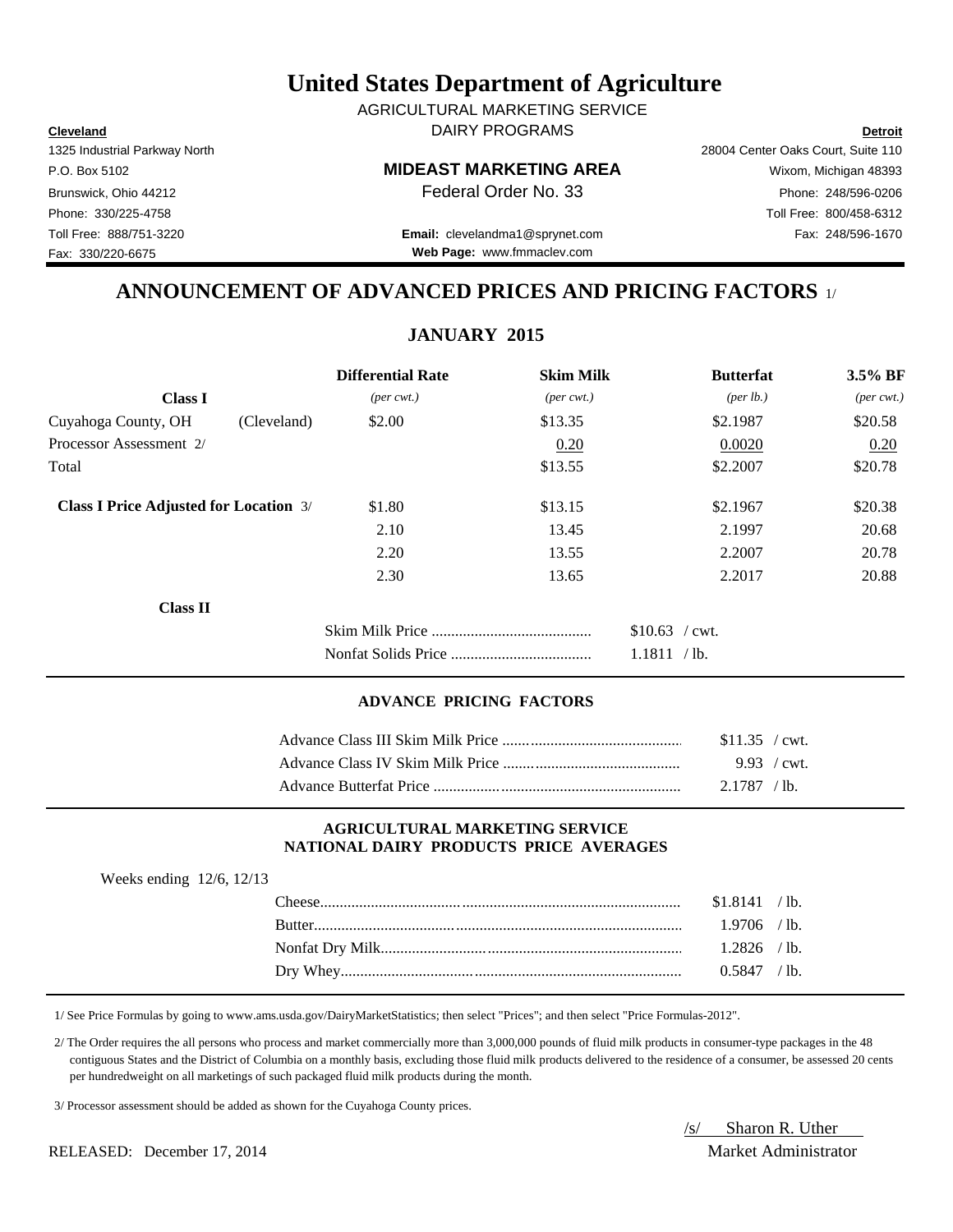**Cleveland Detroit** DAIRY PROGRAMS AGRICULTURAL MARKETING SERVICE

## P.O. Box 5102 **MIDEAST MARKETING AREA** Wixom, Michigan 48393

Toll Free: 888/751-3220 Fax: 248/596-1670 **Email:** clevelandma1@sprynet.com **Web Page:** www.fmmaclev.com

1325 Industrial Parkway North 28004 Center Oaks Court, Suite 110 Brunswick, Ohio 44212 **Phone: 248/596-0206 Federal Order No. 33** Phone: 248/596-0206 Phone: 330/225-4758 Toll Free: 800/458-6312

# **ANNOUNCEMENT OF ADVANCED PRICES AND PRICING FACTORS** 1/

## **FEBRUARY 2015**

|                                               |             | <b>Differential Rate</b>    | <b>Skim Milk</b>            | <b>Butterfat</b>                | $3.5\%$ BF                  |
|-----------------------------------------------|-------------|-----------------------------|-----------------------------|---------------------------------|-----------------------------|
| <b>Class I</b>                                |             | $(\text{per} \text{ cwt.})$ | $(\text{per} \text{ cwt.})$ | ${\rm (per \, lb.)}$            | $(\text{per} \text{ cwt.})$ |
| Cuyahoga County, OH                           | (Cleveland) | \$2.00                      | \$12.76                     | \$1.6919                        | \$18.24                     |
| Processor Assessment 2/                       |             |                             | 0.20                        | 0.0020                          | 0.20                        |
| Total                                         |             |                             | \$12.96                     | \$1.6939                        | \$18.44                     |
| <b>Class I Price Adjusted for Location 3/</b> |             | \$1.80                      | \$12.56                     | \$1.6899                        | \$18.04                     |
|                                               |             | 2.10                        | 12.86                       | 1.6929                          | 18.34                       |
|                                               |             | 2.20                        | 12.96                       | 1.6939                          | 18.44                       |
|                                               |             | 2.30                        | 13.06                       | 1.6949                          | 18.54                       |
| <b>Class II</b>                               |             |                             |                             |                                 |                             |
|                                               |             |                             |                             | $$8.34$ / cwt.<br>$0.9267$ /lb. |                             |

## **ADVANCE PRICING FACTORS**

| $$10.76$ / cwt. |  |
|-----------------|--|
| 7.64 / cwt.     |  |
| $1.6719$ /lb.   |  |

## **AGRICULTURAL MARKETING SERVICE NATIONAL DAIRY PRODUCTS PRICE AVERAGES**

| Weeks ending $1/10$ , $1/17$ |                |  |
|------------------------------|----------------|--|
|                              | $$1.5857$ /lb. |  |
|                              | 1.5521 / lb.   |  |
|                              | $1.0253$ /lb.  |  |
|                              | $0.5903$ /lb.  |  |
|                              |                |  |

1/ See Price Formulas by going to www.ams.usda.gov/DairyMarketStatistics; then select "Prices"; and then select "Price Formulas-2012".

 2/ The Order requires the all persons who process and market commercially more than 3,000,000 pounds of fluid milk products in consumer-type packages in the 48 contiguous States and the District of Columbia on a monthly basis, excluding those fluid milk products delivered to the residence of a consumer, be assessed 20 cents per hundredweight on all marketings of such packaged fluid milk products during the month.

3/ Processor assessment should be added as shown for the Cuyahoga County prices.

RELEASED: January 22, 2015 Market Administrator

/s/ Sharon R. Uther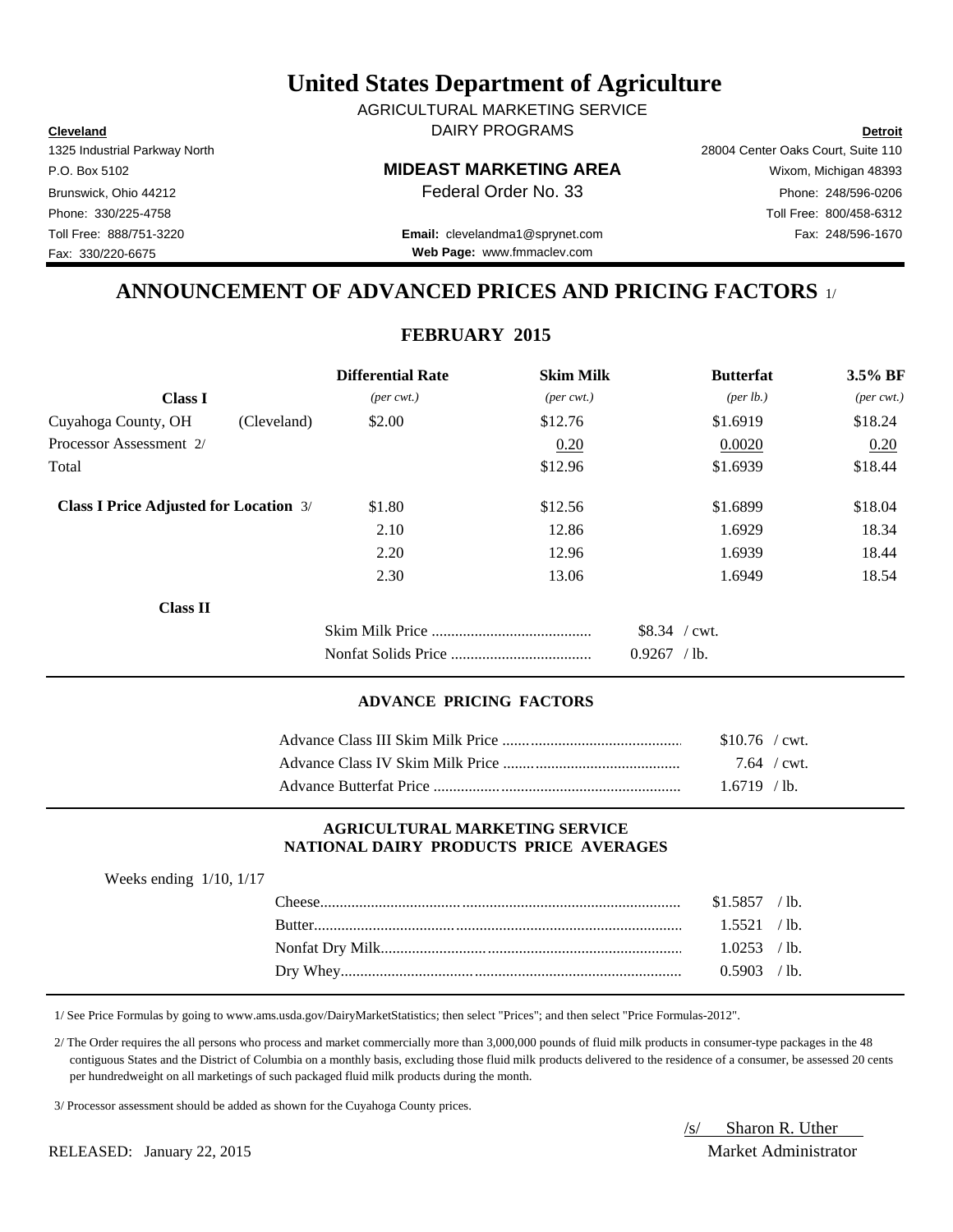**Cleveland Detroit** DAIRY PROGRAMS AGRICULTURAL MARKETING SERVICE

## P.O. Box 5102 **MIDEAST MARKETING AREA** Wixom, Michigan 48393

Toll Free: 888/751-3220 Fax: 248/596-1670 **Email:** clevelandma1@sprynet.com **Web Page:** www.fmmaclev.com

1325 Industrial Parkway North 28004 Center Oaks Court, Suite 110 Brunswick, Ohio 44212 **Phone: 248/596-0206 Federal Order No. 33** Phone: 248/596-0206 Phone: 330/225-4758 Toll Free: 800/458-6312

**ANNOUNCEMENT OF ADVANCED PRICES AND PRICING FACTORS** 1/

|                                               |             | <b>Differential Rate</b>    | <b>Skim Milk</b>            | <b>Butterfat</b>               | $3.5\%$ BF                  |
|-----------------------------------------------|-------------|-----------------------------|-----------------------------|--------------------------------|-----------------------------|
| <b>Class I</b>                                |             | $(\text{per} \text{ cwt.})$ | $(\text{per} \text{ cwt.})$ | ${\rm (per \, lb.)}$           | $(\text{per} \text{ cwt.})$ |
| Cuyahoga County, OH                           | (Cleveland) | \$2.00                      | \$11.59                     | \$1.8208                       | \$17.56                     |
| Processor Assessment 2/                       |             |                             | 0.20                        | 0.0020                         | 0.20                        |
| Total                                         |             |                             | \$11.79                     | \$1.8228                       | \$17.76                     |
| <b>Class I Price Adjusted for Location 3/</b> |             | \$1.80                      | \$11.39                     | \$1.8188                       | \$17.36                     |
|                                               |             | 2.10                        | 11.69                       | 1.8218                         | 17.66                       |
|                                               |             | 2.20                        | 11.79                       | 1.8228                         | 17.76                       |
|                                               |             | 2.30                        | 11.89                       | 1.8238                         | 17.86                       |
| <b>Class II</b>                               |             |                             |                             |                                |                             |
|                                               |             |                             |                             | $$8.31$ / cwt.<br>0.9233 / lb. |                             |

## **ADVANCE PRICING FACTORS**

| $$9.59$ / cwt. |  |
|----------------|--|
| 7.61 / $cwt$ . |  |
| 1.8008 /lb.    |  |

## **AGRICULTURAL MARKETING SERVICE NATIONAL DAIRY PRODUCTS PRICE AVERAGES**

| - |  |                |  |
|---|--|----------------|--|
|   |  | $$1.5408$ /lb. |  |
|   |  | $1.6585$ /lb.  |  |
|   |  | $1.0213$ /lb.  |  |
|   |  | $0.5415$ /lb.  |  |
|   |  |                |  |

1/ See Price Formulas by going to www.ams.usda.gov/DairyMarketStatistics; then select "Prices"; and then select "Current Price Formulas".

 2/ The Order requires the all persons who process and market commercially more than 3,000,000 pounds of fluid milk products in consumer-type packages in the 48 contiguous States and the District of Columbia on a monthly basis, excluding those fluid milk products delivered to the residence of a consumer, be assessed 20 cents per hundredweight on all marketings of such packaged fluid milk products during the month.

3/ Processor assessment should be added as shown for the Cuyahoga County prices.

RELEASED: February 19, 2015 Market Administrator

Weeks ending 2/7, 2/14

/s/ Sharon R. Uther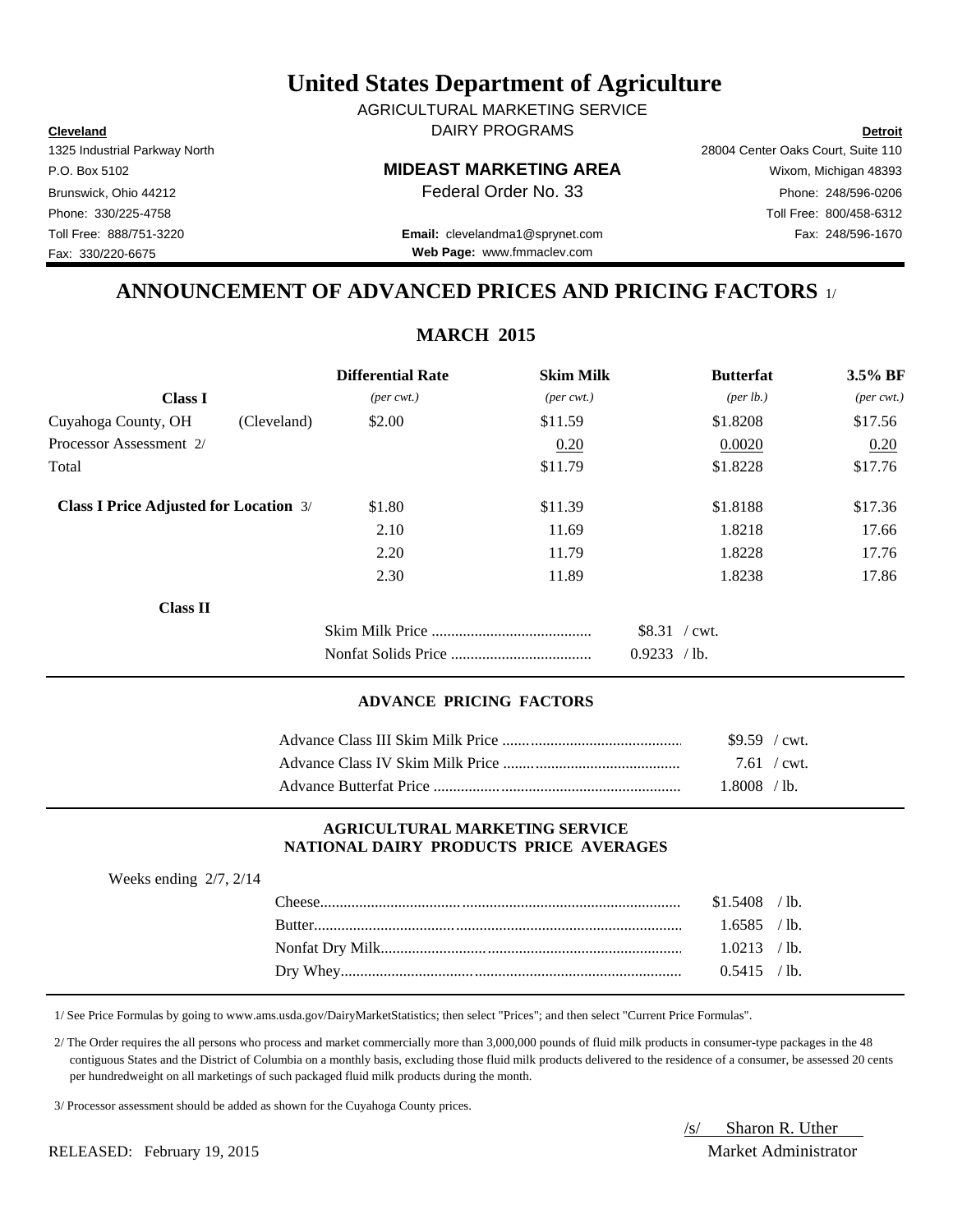**Cleveland Detroit** DAIRY PROGRAMS AGRICULTURAL MARKETING SERVICE

P.O. Box 5102 **MIDEAST MARKETING AREA** Wixom, Michigan 48393

Toll Free: 888/751-3220 Fax: 248/596-1670 **Email:** clevelandma1@sprynet.com **Web Page:** www.fmmaclev.com

1325 Industrial Parkway North 28004 Center Oaks Court, Suite 110 Brunswick, Ohio 44212 **Phone: 248/596-0206 Federal Order No. 33** Phone: 248/596-0206 Phone: 330/225-4758 Toll Free: 800/458-6312

# **ANNOUNCEMENT OF ADVANCED PRICES AND PRICING FACTORS** 1/

**APRIL 2015**

|                                               |             | <b>Differential Rate</b>    | <b>Skim Milk</b>            | <b>Butterfat</b>   | 3.5% BF                     |
|-----------------------------------------------|-------------|-----------------------------|-----------------------------|--------------------|-----------------------------|
| <b>Class I</b>                                |             | $(\text{per} \text{ cwt.})$ | $(\text{per} \text{ cwt.})$ | $(\text{per lb.})$ | $(\text{per} \text{ cwt.})$ |
| Cuyahoga County, OH                           | (Cleveland) | \$2.00                      | \$11.37                     | \$1.8642           | \$17.50                     |
| Processor Assessment 2/                       |             |                             | 0.20                        | 0.0020             | 0.20                        |
| Total                                         |             |                             | \$11.57                     | \$1.8662           | \$17.70                     |
| <b>Class I Price Adjusted for Location 3/</b> |             | \$1.80                      | \$11.17                     | \$1.8622           | \$17.30                     |
|                                               |             | 2.10                        | 11.47                       | 1.8652             | 17.60                       |
|                                               |             | 2.20                        | 11.57                       | 1.8662             | 17.70                       |
|                                               |             | 2.30                        | 11.67                       | 1.8672             | 17.80                       |
| <b>Class II</b>                               |             |                             |                             |                    |                             |
|                                               |             |                             |                             | $$8.63$ / cwt.     |                             |
|                                               |             |                             |                             | $0.9589$ /lb.      |                             |
|                                               |             |                             |                             |                    |                             |

## **ADVANCE PRICING FACTORS**

| $$9.37$ / cwt. |  |
|----------------|--|
| 7.93 / cwt.    |  |
| $1.8442$ /lb.  |  |

## **AGRICULTURAL MARKETING SERVICE NATIONAL DAIRY PRODUCTS PRICE AVERAGES**

| Weeks ending $3/7$ , $3/14$ |                |  |
|-----------------------------|----------------|--|
|                             | $$1.5617$ /lb. |  |
|                             | $1.6944$ / lb. |  |
|                             | 1.0577 / lb.   |  |
|                             | $0.4935$ /lb.  |  |
|                             |                |  |

1/ See Price Formulas by going to www.ams.usda.gov/DairyMarketStatistics; then select "Prices"; and then select "Current Price Formulas".

 2/ The Order requires the all persons who process and market commercially more than 3,000,000 pounds of fluid milk products in consumer-type packages in the 48 contiguous States and the District of Columbia on a monthly basis, excluding those fluid milk products delivered to the residence of a consumer, be assessed 20 cents per hundredweight on all marketings of such packaged fluid milk products during the month.

3/ Processor assessment should be added as shown for the Cuyahoga County prices.

/s/ Sharon R. Uther

RELEASED: March 18, 2015 Market Administrator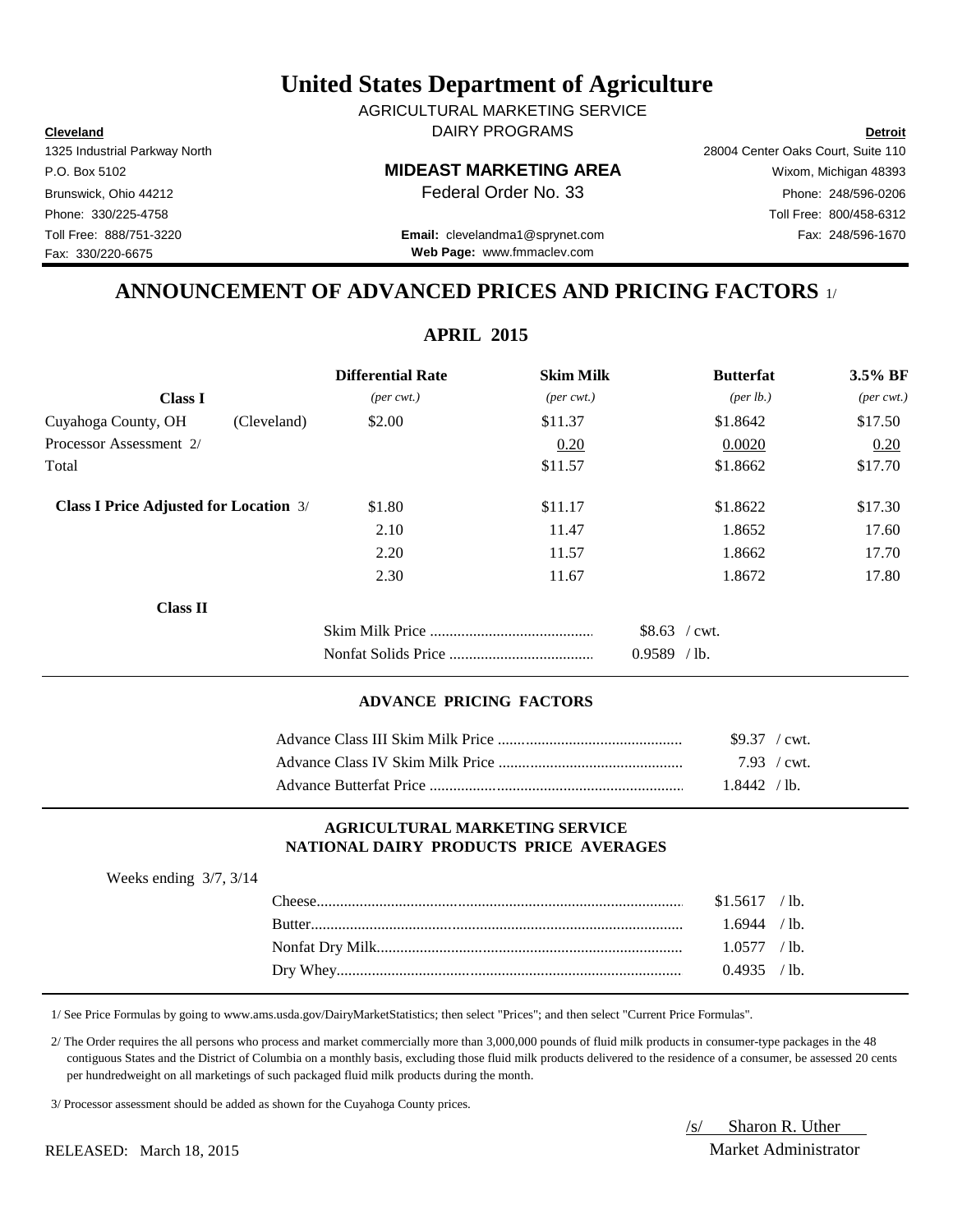**Cleveland Detroit** DAIRY PROGRAMS AGRICULTURAL MARKETING SERVICE

P.O. Box 5102 **MIDEAST MARKETING AREA** Wixom, Michigan 48393

Toll Free: 888/751-3220 Fax: 248/596-1670 **Email:** clevelandma1@sprynet.com **Web Page:** www.fmmaclev.com

# **ANNOUNCEMENT OF ADVANCED PRICES AND PRICING FACTORS** 1/

|                                               | <b>Differential Rate</b>    | <b>Skim Milk</b>            | <b>Butterfat</b>   | 3.5% BF                     |
|-----------------------------------------------|-----------------------------|-----------------------------|--------------------|-----------------------------|
| <b>Class I</b>                                | $(\text{per} \text{ cwt.})$ | $(\text{per} \text{ cwt.})$ | $(\text{per lb.})$ | $(\text{per} \text{ cwt.})$ |
| Cuyahoga County, OH<br>(Cleveland)            | \$2.00                      | \$11.52                     | \$1.9172           | \$17.83                     |
| Processor Assessment 2/                       |                             | 0.20                        | 0.0020             | 0.20                        |
| Total                                         |                             | \$11.72                     | \$1.9192           | \$18.03                     |
| <b>Class I Price Adjusted for Location 3/</b> | \$1.80                      | \$11.32                     | \$1.9152           | \$17.63                     |
|                                               | 2.10                        | 11.62                       | 1.9182             | 17.93                       |
|                                               | 2.20                        | 11.72                       | 1.9192             | 18.03                       |
|                                               | 2.30                        | 11.82                       | 1.9202             | 18.13                       |
| <b>Class II</b>                               |                             |                             |                    |                             |
|                                               |                             |                             | $$7.85$ / cwt.     |                             |
|                                               |                             |                             | 0.8722 / lb.       |                             |

## **ADVANCE PRICING FACTORS**

| $$9.52$ / cwt. |  |
|----------------|--|
|                |  |
| 1.8972 / lb.   |  |

## **AGRICULTURAL MARKETING SERVICE NATIONAL DAIRY PRODUCTS PRICE AVERAGES**

| Weeks ending $4/11$ , $4/18$ |               |                |                 |
|------------------------------|---------------|----------------|-----------------|
|                              |               | $$1.6142$ /lb. |                 |
|                              | <b>Rutter</b> | 1.7381         | /1 <sub>b</sub> |
|                              |               | $0.9705$ /lb.  |                 |
|                              |               | 0.4600 / lb.   |                 |
|                              |               |                |                 |

1/ See Price Formulas by going to www.ams.usda.gov/DairyMarketStatistics; then select "Prices"; and then select "Current Price Formulas".

 2/ The Order requires the all persons who process and market commercially more than 3,000,000 pounds of fluid milk products in consumer-type packages in the 48 contiguous States and the District of Columbia on a monthly basis, excluding those fluid milk products delivered to the residence of a consumer, be assessed 20 cents per hundredweight on all marketings of such packaged fluid milk products during the month.

3/ Processor assessment should be added as shown for the Cuyahoga County prices.

/s/ Sharon R. Uther RELEASED: April 22, 2015 Market Administrator

## **MAY 2015**

Fax: 330/220-6675

1325 Industrial Parkway North 28004 Center Oaks Court, Suite 110 Brunswick, Ohio 44212 **Phone: 248/596-0206 Federal Order No. 33** Phone: 248/596-0206 Phone: 330/225-4758 Toll Free: 800/458-6312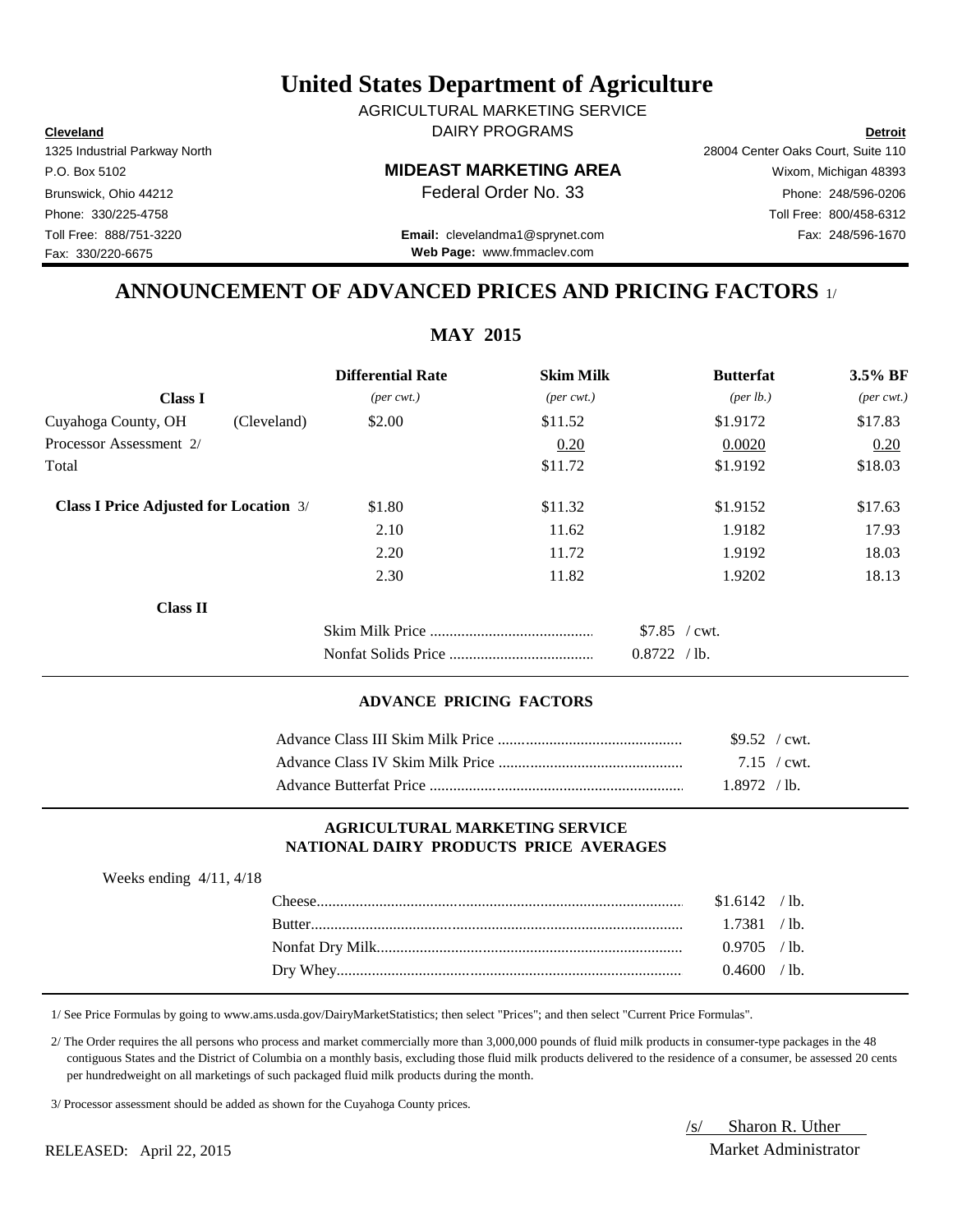**Cleveland Detroit** DAIRY PROGRAMS AGRICULTURAL MARKETING SERVICE

## P.O. Box 5102 **MIDEAST MARKETING AREA** Wixom, Michigan 48393

Toll Free: 888/751-3220 Fax: 248/596-1670 **Email:** clevelandma1@sprynet.com **Web Page:** www.fmmaclev.com

# **ANNOUNCEMENT OF ADVANCED PRICES AND PRICING FACTORS** 1/

|                                               |             | <b>Differential Rate</b>    | <b>Skim Milk</b>            | <b>Butterfat</b>   | 3.5% BF                     |
|-----------------------------------------------|-------------|-----------------------------|-----------------------------|--------------------|-----------------------------|
| <b>Class I</b>                                |             | $(\text{per} \text{ cwt.})$ | $(\text{per} \text{ cwt.})$ | $(\text{per lb.})$ | $(\text{per} \text{ cwt.})$ |
| Cuyahoga County, OH                           | (Cleveland) | \$2.00                      | \$11.37                     | \$2.0481           | \$18.14                     |
| Processor Assessment 2/                       |             |                             | 0.20                        | 0.0020             | 0.20                        |
| Total                                         |             |                             | \$11.57                     | \$2.0501           | \$18.34                     |
| <b>Class I Price Adjusted for Location 3/</b> |             | \$1.80                      | \$11.17                     | \$2.0461           | \$17.94                     |
|                                               |             | 2.10                        | 11.47                       | 2.0491             | 18.24                       |
|                                               |             | 2.20                        | 11.57                       | 2.0501             | 18.34                       |
|                                               |             | 2.30                        | 11.67                       | 2.0511             | 18.44                       |
| <b>Class II</b>                               |             |                             |                             |                    |                             |
|                                               |             |                             |                             | $$7.66$ / cwt.     |                             |
|                                               |             |                             |                             | 0.8511 / lb.       |                             |
|                                               |             |                             |                             |                    |                             |

## **ADVANCE PRICING FACTORS**

| $$9.37$ / cwt.            |  |
|---------------------------|--|
| $6.96$ / cwt.             |  |
| 2.0281<br>/1 <sub>b</sub> |  |

## **AGRICULTURAL MARKETING SERVICE NATIONAL DAIRY PRODUCTS PRICE AVERAGES**

| Weeks ending $5/9$ , $5/16$ |                |  |
|-----------------------------|----------------|--|
|                             | $$1.6520$ /lb. |  |
|                             | $1.8462$ /lb.  |  |
|                             | $0.9489$ /lb.  |  |
|                             | $0.4443$ /lb.  |  |
|                             |                |  |

1/ See Price Formulas by going to www.ams.usda.gov/DairyMarketStatistics; then select "Prices"; and then select "Current Price Formulas".

 2/ The Order requires the all persons who process and market commercially more than 3,000,000 pounds of fluid milk products in consumer-type packages in the 48 contiguous States and the District of Columbia on a monthly basis, excluding those fluid milk products delivered to the residence of a consumer, be assessed 20 cents per hundredweight on all marketings of such packaged fluid milk products during the month.

3/ Processor assessment should be added as shown for the Cuyahoga County prices.

/s/ Sharon R. Uther RELEASED: May 20, 2015 Market Administrator

1325 Industrial Parkway North 28004 Center Oaks Court, Suite 110 Fax: 330/220-6675

Brunswick, Ohio 44212 **Phone: 248/596-0206 Federal Order No. 33** Phone: 248/596-0206 Phone: 330/225-4758 Toll Free: 800/458-6312

**JUNE 2015**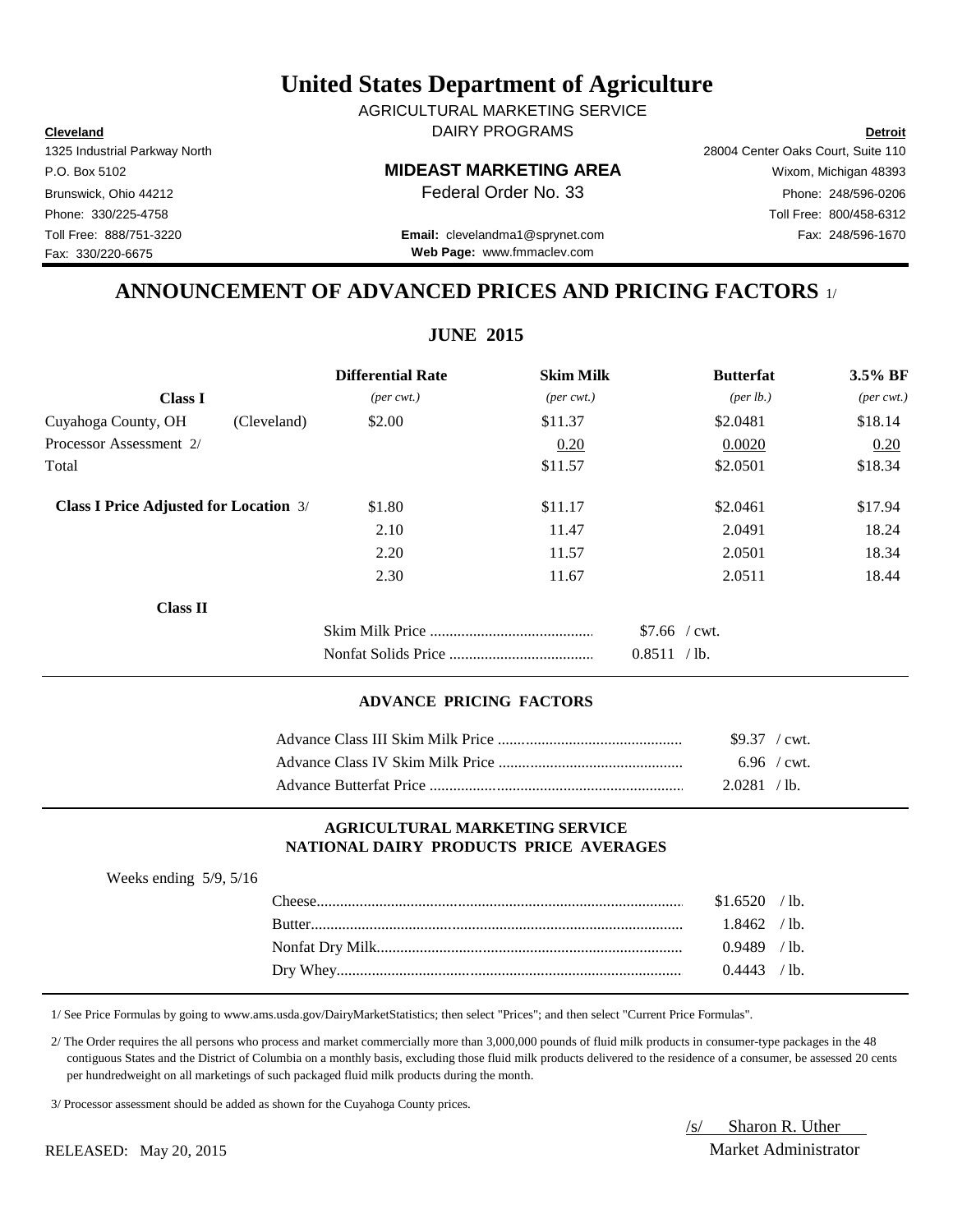**Cleveland Detroit** DAIRY PROGRAMS AGRICULTURAL MARKETING SERVICE

## P.O. Box 5102 **MIDEAST MARKETING AREA** Wixom, Michigan 48393

Toll Free: 888/751-3220 Fax: 248/596-1670 **Email:** clevelandma1@sprynet.com **Web Page:** www.fmmaclev.com

1325 Industrial Parkway North 28004 Center Oaks Court, Suite 110 Brunswick, Ohio 44212 **Phone: 248/596-0206 Federal Order No. 33** Phone: 248/596-0206 Phone: 330/225-4758 Toll Free: 800/458-6312

# **ANNOUNCEMENT OF ADVANCED PRICES AND PRICING FACTORS** 1/

|                                               |             | <b>Differential Rate</b> | <b>Skim Milk</b>            | <b>Butterfat</b>   | 3.5% BF                     |
|-----------------------------------------------|-------------|--------------------------|-----------------------------|--------------------|-----------------------------|
| <b>Class I</b>                                |             | $(per\, cwt.)$           | $(\text{per} \text{ cwt.})$ | $(\text{per lb.})$ | $(\text{per} \text{ cwt.})$ |
| Cuyahoga County, OH                           | (Cleveland) | \$2.00                   | \$11.47                     | \$2.1315           | \$18.53                     |
| Processor Assessment 2/                       |             |                          | 0.20                        | 0.0020             | 0.20                        |
| Total                                         |             |                          | \$11.67                     | \$2.1335           | \$18.73                     |
| <b>Class I Price Adjusted for Location 3/</b> |             | \$1.80                   | \$11.27                     | \$2.1295           | \$18.33                     |
|                                               |             | 2.10                     | 11.57                       | 2.1325             | 18.63                       |
|                                               |             | 2.20                     | 11.67                       | 2.1335             | 18.73                       |
|                                               |             | 2.30                     | 11.77                       | 2.1345             | 18.83                       |
| <b>Class II</b>                               |             |                          |                             |                    |                             |
|                                               |             |                          |                             | $$7.55$ / cwt.     |                             |
|                                               |             |                          |                             | $0.8389$ /lb.      |                             |

## **ADVANCE PRICING FACTORS**

| $$9.47$ / cwt. |
|----------------|
| 6.85 / cwt.    |
| $2.1115$ /lb.  |

## **AGRICULTURAL MARKETING SERVICE NATIONAL DAIRY PRODUCTS PRICE AVERAGES**

| Weeks ending $6/6$ , $6/13$ |                |  |
|-----------------------------|----------------|--|
|                             | $$1.6955$ /lb. |  |
|                             | 1.9151 / lb.   |  |
|                             | $0.9362$ /lb.  |  |
|                             | $0.4341$ /lb.  |  |
|                             |                |  |

1/ See Price Formulas by going to www.ams.usda.gov/DairyMarketStatistics; then select "Prices"; and then select "Current Price Formulas".

 2/ The Order requires the all persons who process and market commercially more than 3,000,000 pounds of fluid milk products in consumer-type packages in the 48 contiguous States and the District of Columbia on a monthly basis, excluding those fluid milk products delivered to the residence of a consumer, be assessed 20 cents per hundredweight on all marketings of such packaged fluid milk products during the month.

3/ Processor assessment should be added as shown for the Cuyahoga County prices.

/s/ Sharon R. Uther RELEASED: June 17, 2015 Market Administrator

## **JULY 2015**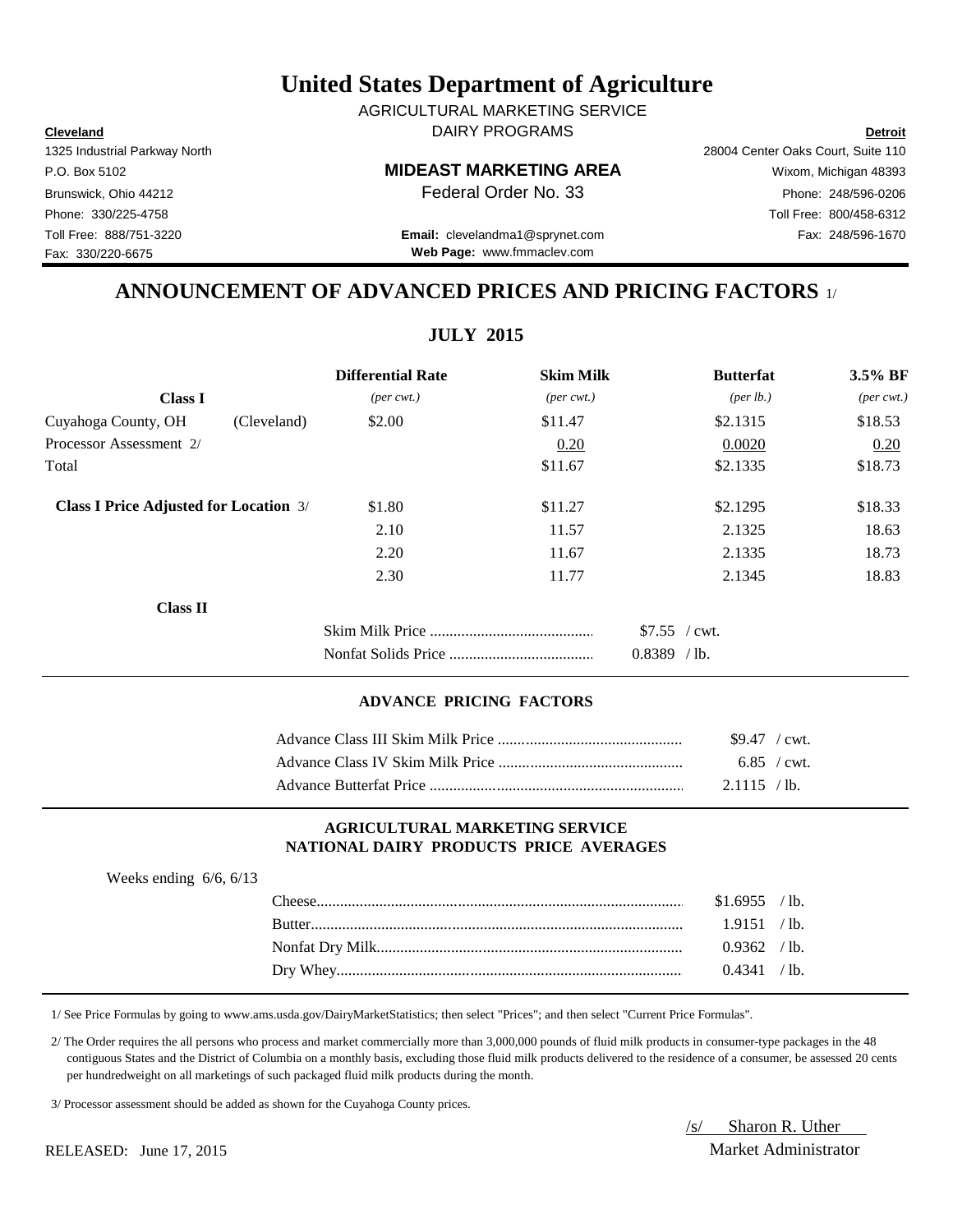**Cleveland Detroit** DAIRY PROGRAMS AGRICULTURAL MARKETING SERVICE

## P.O. Box 5102 **MIDEAST MARKETING AREA** Wixom, Michigan 48393

Toll Free: 888/751-3220 Fax: 248/596-1670 **Email:** clevelandma1@sprynet.com **Web Page:** www.fmmaclev.com

1325 Industrial Parkway North 28004 Center Oaks Court, Suite 110 Brunswick, Ohio 44212 **Phone: 248/596-0206 Federal Order No. 33** Phone: 248/596-0206 Phone: 330/225-4758 Toll Free: 800/458-6312

# **ANNOUNCEMENT OF ADVANCED PRICES AND PRICING FACTORS** 1/

**AUGUST 2015**

|                                               | <b>Differential Rate</b>    | <b>Skim Milk</b>            | <b>Butterfat</b>     | 3.5% BF                     |
|-----------------------------------------------|-----------------------------|-----------------------------|----------------------|-----------------------------|
| <b>Class I</b>                                | $(\text{per} \text{ cwt.})$ | $(\text{per} \text{ cwt.})$ | ${\rm (per \, lb.)}$ | $(\text{per} \text{ cwt.})$ |
| Cuyahoga County, OH                           | \$2.00<br>(Cleveland)       | \$11.13                     | \$2.1532             | \$18.28                     |
| Processor Assessment 2/                       |                             | 0.20                        | 0.0020               | 0.20                        |
| Total                                         |                             | \$11.33                     | \$2.1552             | \$18.48                     |
| <b>Class I Price Adjusted for Location 3/</b> | \$1.80                      | \$10.93                     | \$2.1512             | \$18.08                     |
|                                               | 2.10                        | 11.23                       | 2.1542               | 18.38                       |
|                                               | 2.20                        | 11.33                       | 2.1552               | 18.48                       |
|                                               | 2.30                        | 11.43                       | 2.1562               | 18.58                       |
| Class II                                      |                             |                             |                      |                             |
|                                               |                             |                             | $$6.82$ / cwt.       |                             |
|                                               |                             |                             | $0.7578$ /lb.        |                             |

## **ADVANCE PRICING FACTORS**

| $$9.13$ / cwt. |  |
|----------------|--|
| $6.12$ / cwt.  |  |
| $2.1332$ /lb.  |  |

### **AGRICULTURAL MARKETING SERVICE NATIONAL DAIRY PRODUCTS PRICE AVERAGES**

| Weeks ending $7/11$ , $7/18$ |               |                |  |
|------------------------------|---------------|----------------|--|
|                              |               | $$1.6906$ /lb. |  |
|                              | <b>Butter</b> | 1.9330 / lb.   |  |
|                              |               | $0.8548$ /lb.  |  |
|                              |               | $0.3975$ /lb.  |  |
|                              |               |                |  |

1/ See Price Formulas by going to www.ams.usda.gov/DairyMarketStatistics; then select "Prices"; and then select "Current Price Formulas".

 2/ The Order requires the all persons who process and market commercially more than 3,000,000 pounds of fluid milk products in consumer-type packages in the 48 contiguous States and the District of Columbia on a monthly basis, excluding those fluid milk products delivered to the residence of a consumer, be assessed 20 cents per hundredweight on all marketings of such packaged fluid milk products during the month.

3/ Processor assessment should be added as shown for the Cuyahoga County prices.

/s/ Sharon R. Uther RELEASED: July 22, 2015 Market Administrator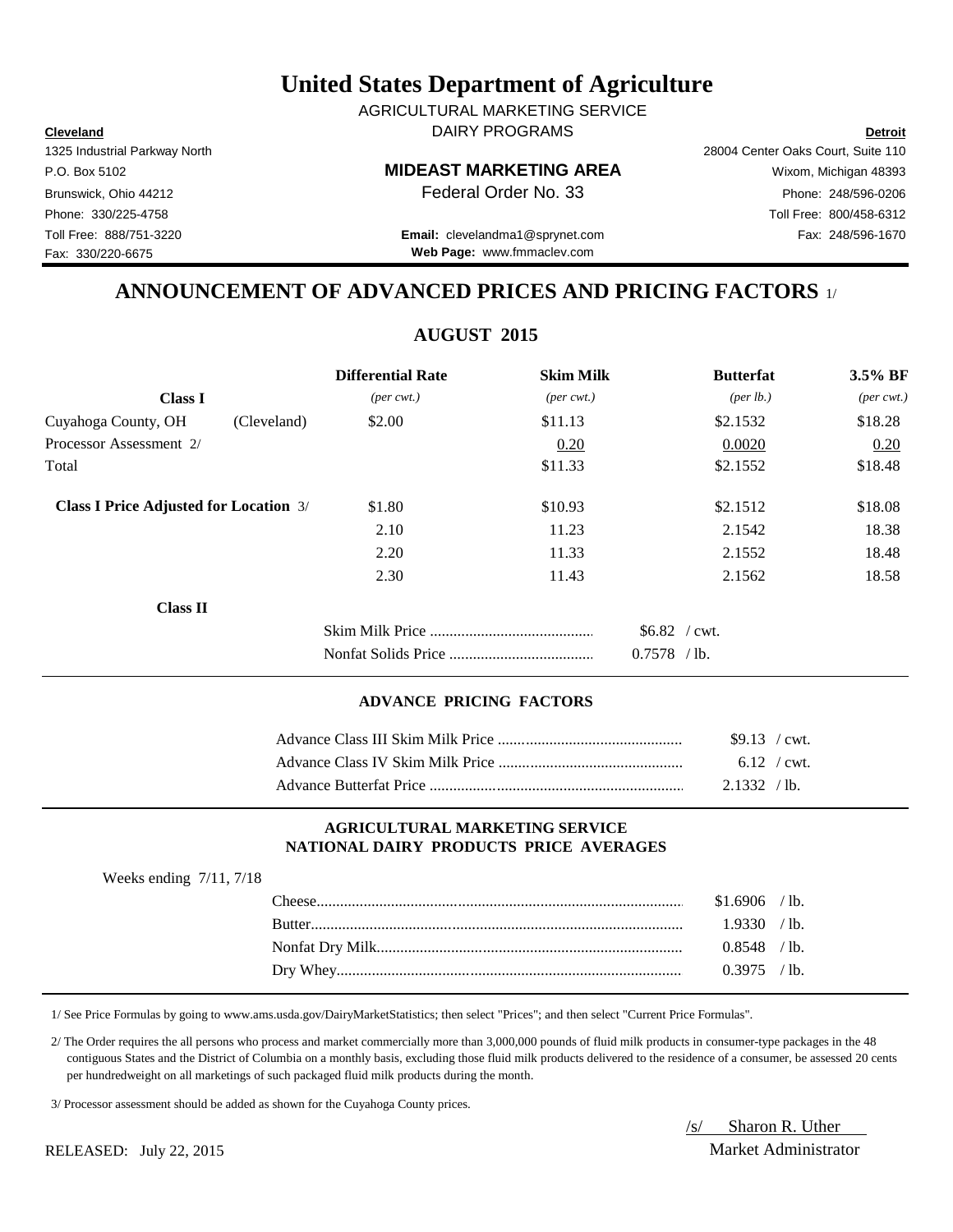**Cleveland Detroit** DAIRY PROGRAMS AGRICULTURAL MARKETING SERVICE

## P.O. Box 5102 **MIDEAST MARKETING AREA** Wixom, Michigan 48393

Brunswick, Ohio 44212 **Phone: 248/596-0206 Federal Order No. 33** Phone: 248/596-0206

Toll Free: 888/751-3220 Fax: 248/596-1670 **Email:** clevelandma1@sprynet.com **Web Page:** www.fmmaclev.com

# **ANNOUNCEMENT OF ADVANCED PRICES AND PRICING FACTORS** 1/

## **SEPTEMBER 2015**

|                                               |             | <b>Differential Rate</b>    | <b>Skim Milk</b>            | <b>Butterfat</b> | 3.5% BF                     |
|-----------------------------------------------|-------------|-----------------------------|-----------------------------|------------------|-----------------------------|
| <b>Class I</b>                                |             | $(\text{per} \text{ cwt.})$ | $(\text{per} \text{ cwt.})$ | (per lb.)        | $(\text{per} \text{ cwt.})$ |
| Cuyahoga County, OH                           | (Cleveland) | \$2.00                      | \$11.08                     | \$2.1853         | \$18.34                     |
| Processor Assessment 2/                       |             |                             | 0.20                        | 0.0020           | 0.20                        |
| Total                                         |             |                             | \$11.28                     | \$2.1873         | \$18.54                     |
| <b>Class I Price Adjusted for Location 3/</b> |             | \$1.80                      | \$10.88                     | \$2.1833         | \$18.14                     |
|                                               |             | 2.10                        | 11.18                       | 2.1863           | 18.44                       |
|                                               |             | 2.20                        | 11.28                       | 2.1873           | 18.54                       |
|                                               |             | 2.30                        | 11.38                       | 2.1883           | 18.64                       |
| Class II                                      |             |                             |                             |                  |                             |
|                                               |             |                             |                             | $$5.91$ / cwt.   |                             |
|                                               |             |                             |                             | $0.6567$ /lb.    |                             |

## **ADVANCE PRICING FACTORS**

| $$9.08$ / cwt. |  |
|----------------|--|
| $5.21$ / cwt.  |  |
| $2.1653$ /lb.  |  |

## **AGRICULTURAL MARKETING SERVICE NATIONAL DAIRY PRODUCTS PRICE AVERAGES**

| Weeks ending $8/8$ , $8/15$ |                |  |
|-----------------------------|----------------|--|
|                             | $$1.7255$ /lb. |  |
|                             | $1.9595$ /lb.  |  |
|                             | $0.7521$ /lb.  |  |
|                             | $0.3495$ /lb.  |  |
|                             |                |  |

1/ See Price Formulas by going to www.ams.usda.gov/DairyMarketStatistics; then select "Prices"; and then select "Current Price Formulas".

 2/ The Order requires the all persons who process and market commercially more than 3,000,000 pounds of fluid milk products in consumer-type packages in the 48 contiguous States and the District of Columbia on a monthly basis, excluding those fluid milk products delivered to the residence of a consumer, be assessed 20 cents per hundredweight on all marketings of such packaged fluid milk products during the month.

3/ Processor assessment should be added as shown for the Cuyahoga County prices.

/s/ Sharon R. Uther

RELEASED: August 19, 2015 Market Administrator

Phone: 330/225-4758 Toll Free: 800/458-6312

Fax: 330/220-6675

1325 Industrial Parkway North 28004 Center Oaks Court, Suite 110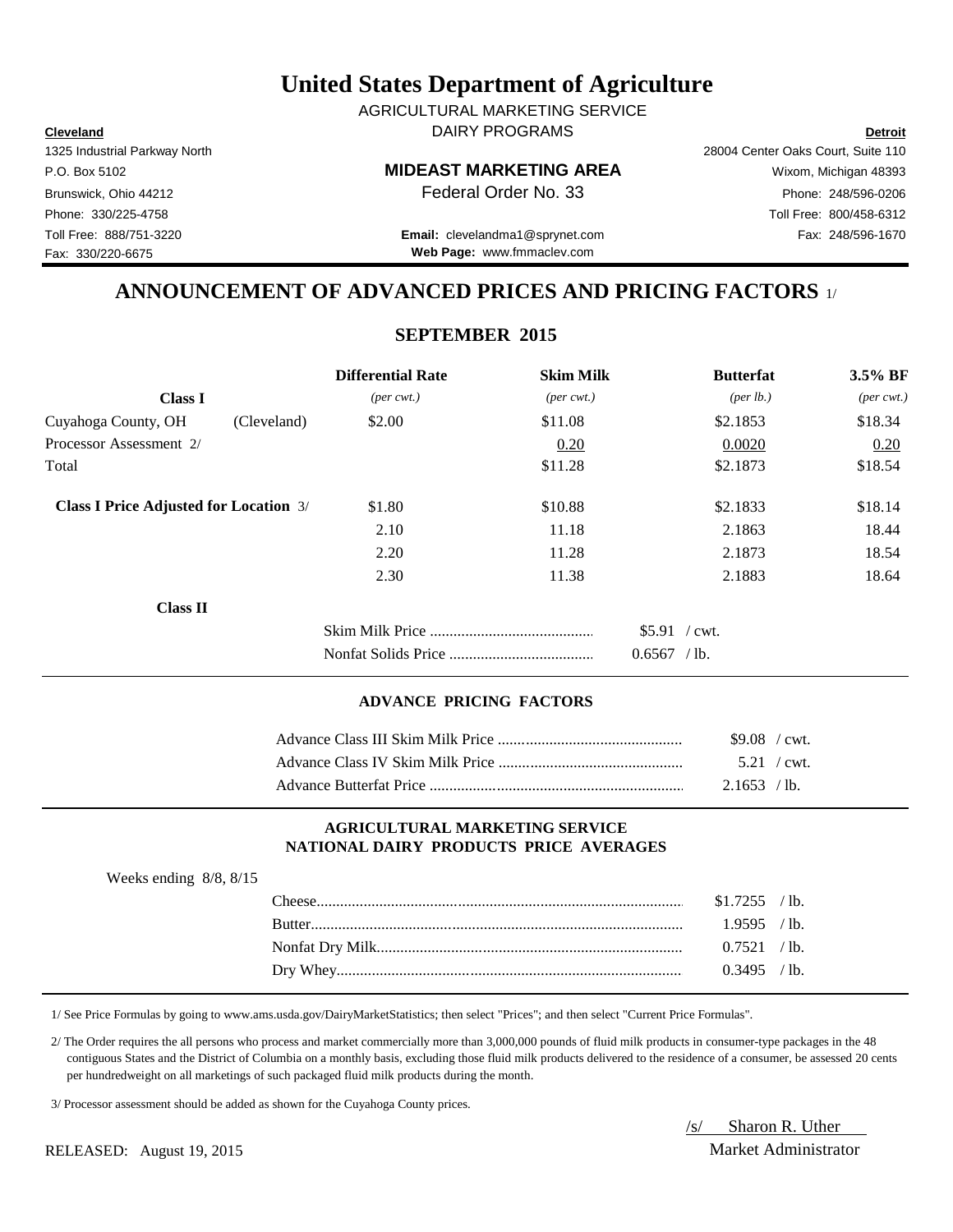**Cleveland Detroit** DAIRY PROGRAMS AGRICULTURAL MARKETING SERVICE

## P.O. Box 5102 **MIDEAST MARKETING AREA** Wixom, Michigan 48393

Toll Free: 888/751-3220 Fax: 248/596-1670 **Email:** clevelandma1@sprynet.com **Web Page:** www.fmmaclev.com

1325 Industrial Parkway North 28004 Center Oaks Court, Suite 110 Brunswick, Ohio 44212 **Phone: 248/596-0206 Federal Order No. 33** Phone: 248/596-0206 Phone: 330/225-4758 Toll Free: 800/458-6312

# **ANNOUNCEMENT OF ADVANCED PRICES AND PRICING FACTORS** 1/

## **OCTOBER 2015**

|                                               | <b>Differential Rate</b>    | <b>Skim Milk</b>            | <b>Butterfat</b>                | $3.5\%$ BF                  |
|-----------------------------------------------|-----------------------------|-----------------------------|---------------------------------|-----------------------------|
| <b>Class I</b>                                | $(\text{per} \text{ cwt.})$ | $(\text{per} \text{ cwt.})$ | ${\rm (per \, lb.)}$            | $(\text{per} \text{ cwt.})$ |
| Cuyahoga County, OH<br>(Cleveland)            | \$2.00                      | \$8.57                      | \$2.7352                        | \$17.84                     |
| Processor Assessment 2/                       |                             | 0.20                        | 0.0020                          | 0.20                        |
| Total                                         |                             | \$8.77                      | \$2.7372                        | \$18.04                     |
| <b>Class I Price Adjusted for Location 3/</b> | \$1.80                      | \$8.37                      | \$2.7332                        | \$17.64                     |
|                                               | 2.10                        | 8.67                        | 2.7362                          | 17.94                       |
|                                               | 2.20                        | 8.77                        | 2.7372                          | 18.04                       |
|                                               | 2.30                        | 8.87                        | 2.7382                          | 18.14                       |
| <b>Class II</b>                               |                             |                             |                                 |                             |
|                                               |                             |                             | $$6.46$ / cwt.<br>$0.7178$ /lb. |                             |

## **ADVANCE PRICING FACTORS**

| $$6.57$ / cwt. |  |
|----------------|--|
| 5.76 / cwt.    |  |
| $2.7152$ /lb.  |  |

## **AGRICULTURAL MARKETING SERVICE NATIONAL DAIRY PRODUCTS PRICE AVERAGES**

| Weeks ending $9/12$ , $9/19$ |                |  |
|------------------------------|----------------|--|
|                              | $$1.7191$ /lb. |  |
|                              | $2.4136$ /lb.  |  |
|                              | 0.8144 / lb.   |  |
|                              | $0.2416$ /lb.  |  |
|                              |                |  |

1/ See Price Formulas by going to www.ams.usda.gov/DairyMarketStatistics; then select "Prices"; and then select "Current Price Formulas".

 2/ The Order requires the all persons who process and market commercially more than 3,000,000 pounds of fluid milk products in consumer-type packages in the 48 contiguous States and the District of Columbia on a monthly basis, excluding those fluid milk products delivered to the residence of a consumer, be assessed 20 cents per hundredweight on all marketings of such packaged fluid milk products during the month.

3/ Processor assessment should be added as shown for the Cuyahoga County prices.

RELEASED: September 23, 2015 Market Administrator

/s/ Sharon R. Uther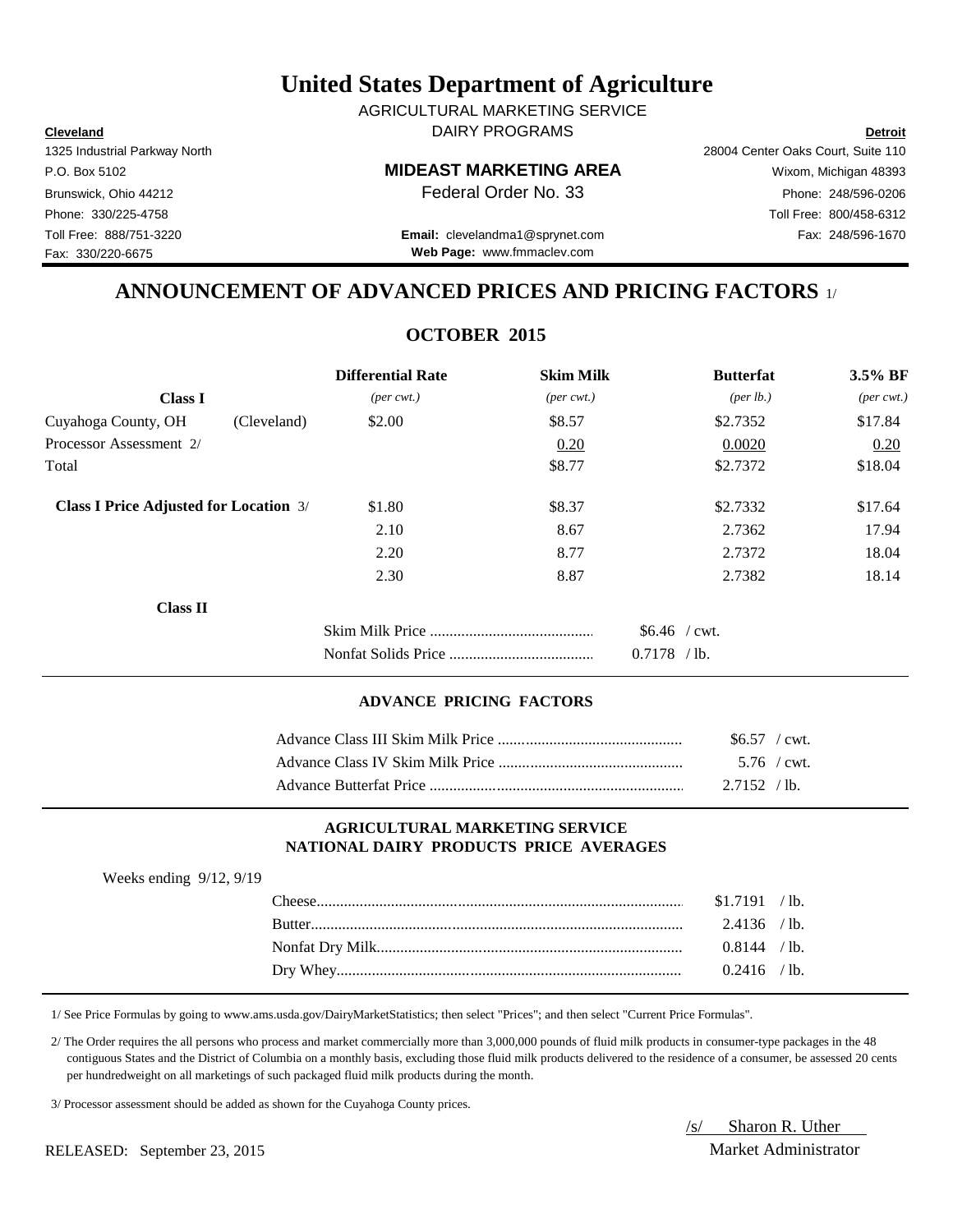**Cleveland Detroit** DAIRY PROGRAMS AGRICULTURAL MARKETING SERVICE

# P.O. Box 5102 Wixom, Michigan 48393 **MIDEAST MARKETING AREA**

Toll Free: 888/751-3220 Fax: 248/596-1670 **Email:** clevelandma1@sprynet.com **Web Page:** www.fmmaclev.com

# **ANNOUNCEMENT OF ADVANCED PRICES AND PRICING FACTORS** 1/

**NOVEMBER 2015**

|                                               | <b>Differential Rate</b>    | <b>Skim Milk</b>            | <b>Butterfat</b>   | 3.5% BF                     |  |
|-----------------------------------------------|-----------------------------|-----------------------------|--------------------|-----------------------------|--|
| <b>Class I</b>                                | $(\text{per} \text{ cwt.})$ | $(\text{per} \text{ cwt.})$ | $(\text{per lb.})$ | $(\text{per} \text{ cwt.})$ |  |
| Cuyahoga County, OH<br>(Cleveland)            | \$2.00                      | \$8.65                      | \$2.8956           | \$18.48                     |  |
| Processor Assessment 2/                       |                             | 0.20                        | 0.0020             | 0.20                        |  |
| Total                                         |                             | \$8.85                      | \$2.8976           | \$18.68                     |  |
| <b>Class I Price Adjusted for Location</b> 3/ | \$1.80                      | \$8.45                      | \$2.8936           | \$18.28                     |  |
|                                               | 2.10                        | 8.75                        | 2.8966             | 18.58                       |  |
|                                               | 2.20                        | 8.85                        | 2.8976             | 18.68                       |  |
|                                               | 2.30                        | 8.95                        | 2.8986             | 18.78                       |  |
| <b>Class II</b>                               |                             |                             |                    |                             |  |
|                                               |                             |                             | \$7.35 / cwt.      |                             |  |
|                                               |                             |                             | $0.8167$ /lb.      |                             |  |

### **ADVANCE PRICING FACTORS**

| $$5.44$ / cwt. |  |
|----------------|--|
| $6.65$ / cwt.  |  |
| $2.8756$ /lb.  |  |

## **AGRICULTURAL MARKETING SERVICE NATIONAL DAIRY PRODUCTS PRICE AVERAGES**

| Weeks ending $10/10$ , $10/17$ |               |                |  |
|--------------------------------|---------------|----------------|--|
|                                |               | $$1.6678$ /lb. |  |
|                                | <b>Butter</b> | 2.5461 / lb.   |  |
|                                |               | $0.9139$ /lb.  |  |
|                                |               | $0.2262$ /lb.  |  |
|                                |               |                |  |

1/ See Price Formulas by going to www.ams.usda.gov/DairyMarketStatistics; then select "Prices"; and then select "Current Price Formulas".

 2/ The Order requires the all persons who process and market commercially more than 3,000,000 pounds of fluid milk products in consumer-type packages in the 48 contiguous States and the District of Columbia on a monthly basis, excluding those fluid milk products delivered to the residence of a consumer, be assessed 20 cents per hundredweight on all marketings of such packaged fluid milk products during the month.

3/ Processor assessment should be added as shown for the Cuyahoga County prices.

RELEASED: October 21, 2015 Market Administrator

/s/ Sharon R. Uther

1325 Industrial Parkway North 28004 Center Oaks Court, Suite 110 Fax: 330/220-6675

Brunswick, Ohio 44212 **Phone: 248/596-0206 Federal Order No. 33** Phone: 248/596-0206 Phone: 330/225-4758 Toll Free: 800/458-6312